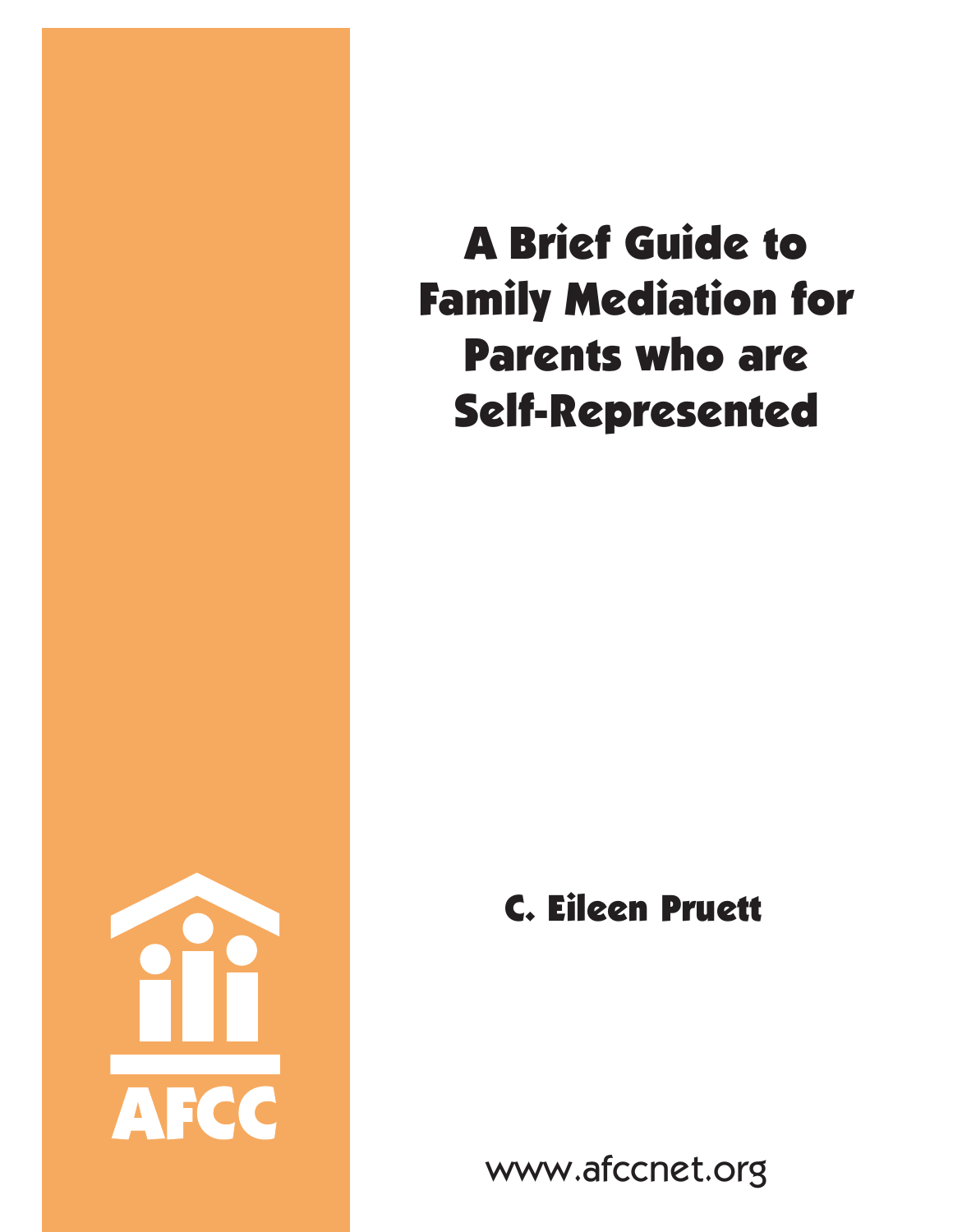### **A BRIEF GUIDE TO FAMILY MEDIATION FOR PARENTS WHO ARE SELF-REPRESENTED**

#### **C. EILEEN PRUETT**

This Guide is one in a series developed by the AFCC Access to Family Court Services Task Force. For additional information and resources, go to the Center for Excellence in Family Court Practice in the online AFCC Resource Center at [www.afccnet.org](http://www.afccnet.org/)

July 2017

Copyright © 2017 Association of Family and Conciliation Courts. All rights reserved. This publication may be reproduced and disseminated in its entirety, without modification, for educational purposes.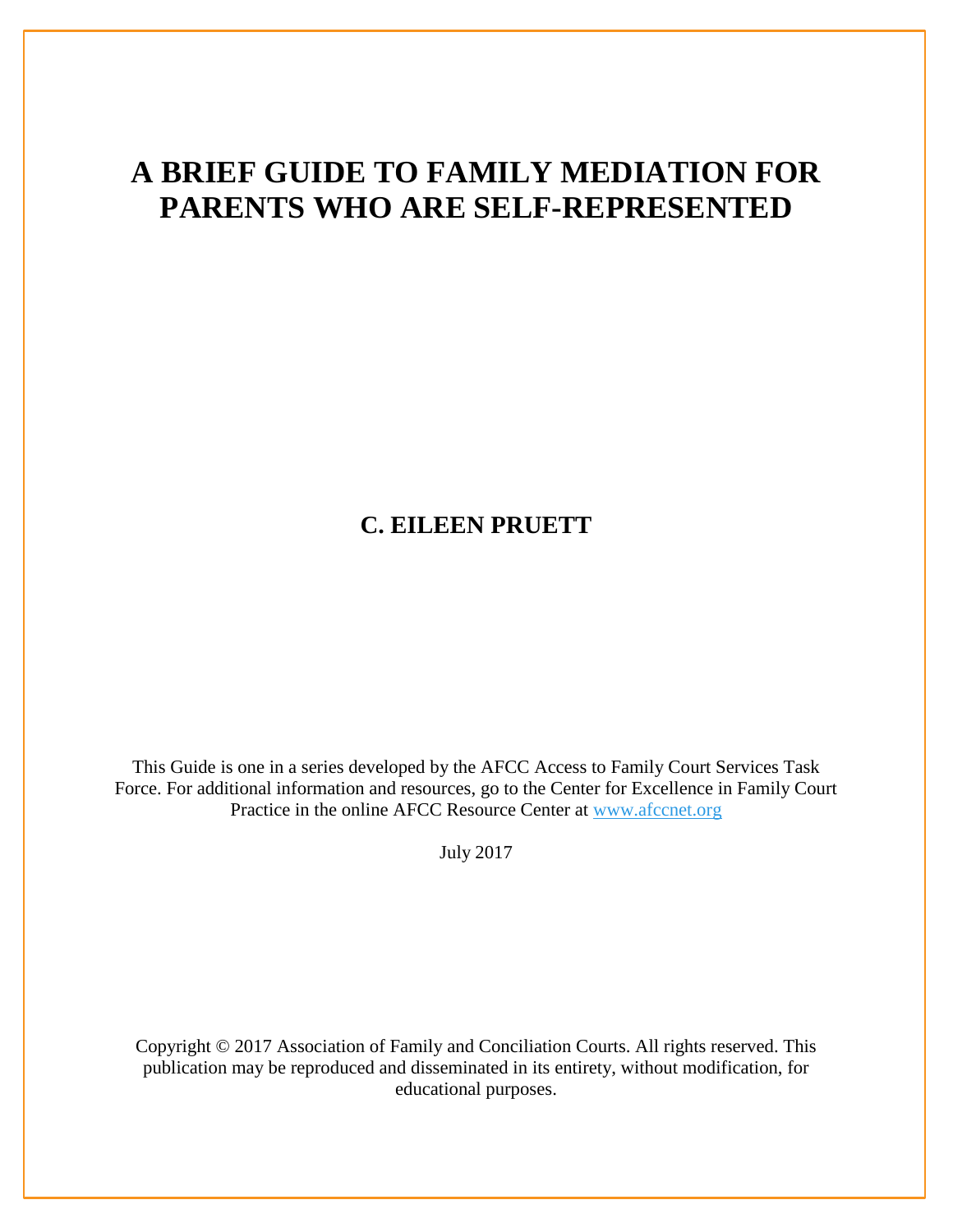#### **INTRODUCTION**

When parents separate or get divorced, there are usually strong emotions and often disagreements about children and financial issues. Sometimes, parents have different ideas about parenting arrangements that are best for their children, and that can lead to conflict. Other times, there may be complex financial or legal issues for which parents require assistance and advice. It is almost always helpful to be represented by a lawyer, who can help you sort through difficult legal questions and understand different options for resolving your disputes. Unfortunately, many people experiencing separation and divorce do not have a lawyer to represent them. At a time when many households experience financial stress, many simply cannot afford legal representation. Some parents make the decision to represent themselves for other reasons.

If you are not represented by a lawyer, there are other ways to get information and assistance that can help you to resolve separation and divorce-related disputes. Some places have self-help centers or volunteer lawyer programs. Courts often have websites or self-help kiosks that provide valuable information. Lawyers may offer "unbundled legal services," which will be discussed later in this *Guide*.

The most widely-used dispute resolution process for separating and divorcing parents is mediation. Mediation is a process designed for separating and divorcing people to resolve their conflicts. Mediation is not intended to replace legal representation, but it can help to resolve disagreements between parents and guide you through some of the questions you may have about your separation or divorce.

You may have already started your family court case when you first learn about mediation. In some places, you might even be ordered to participate in mediation by a judge before you are permitted to have a final hearing. This is because in most situations, it is best if parents can work out their disagreements by trying to work together rather than having a judge make decisions for them. The purpose of this guide is to help you to better understand what mediation is and decide if it is a process that might work for you.

#### **FREQENTLY ASKED QUESTIONS**

#### **What is Mediation?**

Mediation is a process in which a neutral and impartial third person -- a mediator -- helps you and your children's other parent negotiate and make decisions together about important issues that need to be resolved when parents are living apart. Mediators help parents communicate and resolve misunderstandings. Agreements that you make in mediation can help your family succeed as you change the structure and routines for everyone.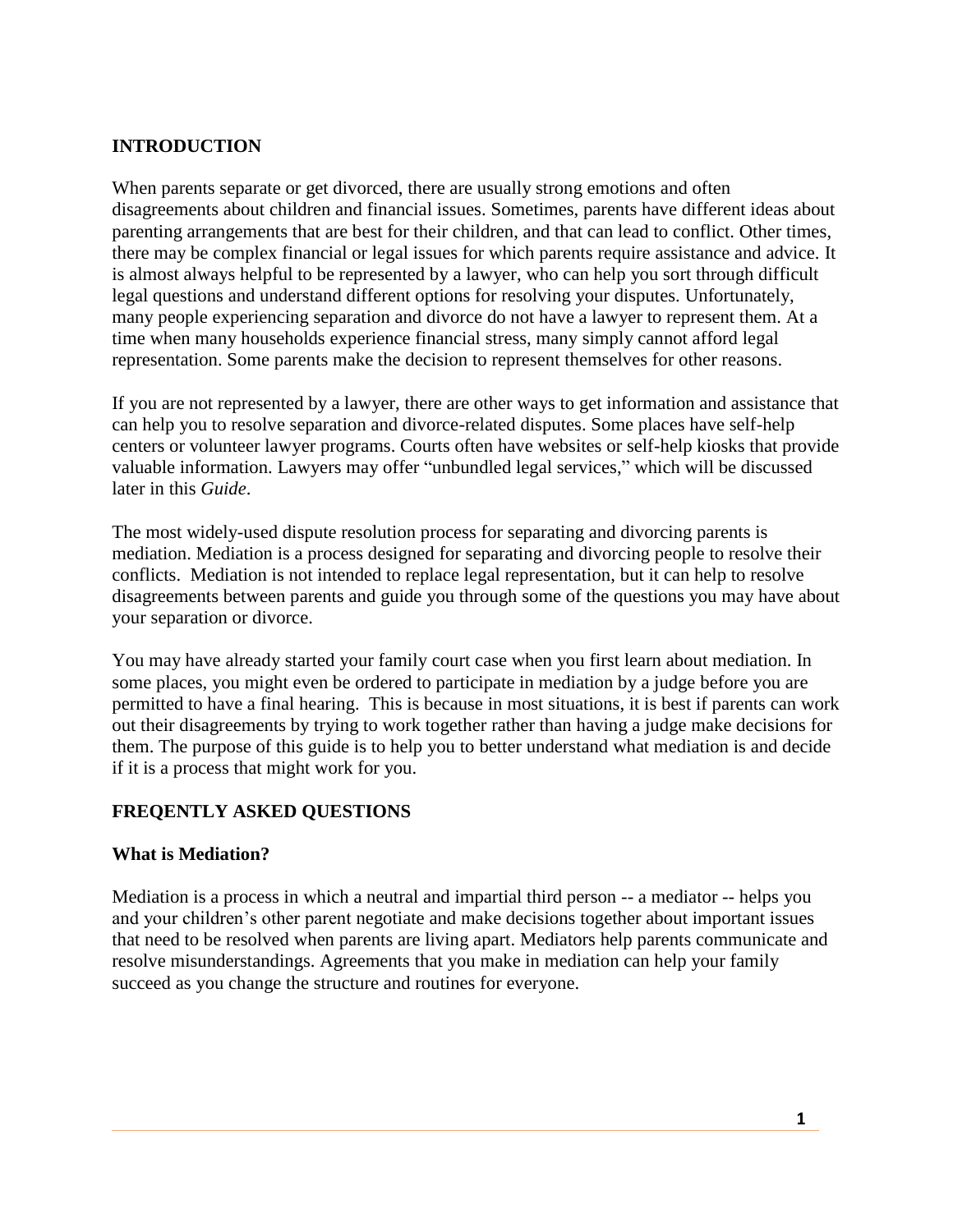#### **Can we use a mediator instead of a lawyer?**

Mediation is not a substitute for full legal representation, which is when a lawyer represents you from the start of your case to the end. The mediator cannot take sides or provide you or the other parent with legal advice. It is strongly recommended that you have any mediated agreement reviewed by a lawyer. If you do not have full legal representation, a mediator may be able to help you find a lawyer who can provide unbundled legal services. Lawyers who provide unbundled legal services can do individual tasks, like reviewing your agreement, coaching you in negotiations, or answering legal questions that you have during mediation. Unbundled legal services can be less costly than full representation and are often helpful for self-represented parties.

#### **What does the mediator do?**

The mediator helps parents communicate with each other about any issues that are in dispute. The mediator will help you listen and talk so you understand each other and each of your views of the situation. Mediation is less formal than a court hearing or trial. The mediator is not a judge and will not make decisions for you or tell you what you must do. The mediator does not determine facts, give legal advice, or decide the outcome of your case. Instead, the mediator helps you understand each other's concerns, identify options, and find solutions that are best for your family. Even if a court tells you that you must go to mediation, you won't be forced to make any decision unless it is acceptable to you. In mediation, you speak for yourself and make your own decisions. The goal of mediation is to help you reach a voluntary agreement with solutions that work for your family. Although the mediator's job is to help you reach an agreement, she should not pressure you to agree to anything that is not acceptable to you.

#### **Who participates in mediation?**

Usually, the two parents meet privately with the mediator. This allows the other parent to pay full attention to your concerns, and for you to focus on what the other parent is saying. Some mediation programs require mediators to hear from the children, but they are not regular participants in the process. In some situations, it may be appropriate for a lawyer, a support person, or other family members to participate in the process. If you want your children to give their opinion on a specific issue or proposal, they might come to mediation or the mediator might meet with them separately—especially if they are older. Participants in mediation do not attend to provide testimony or serve as witnesses, but to offer information and support that will help you and the other parent make better decisions together. The decision to have people other than parents participate is usually made together, with the mediator and the other parent.

#### **What will we talk about in mediation?**

Parents can use mediation to talk about many issues. You can discuss your concerns about legal issues such as parenting time, legal custody, property division, and child support. You can talk about day-to-day care, such as who will drive your children to dance class or soccer practice, or who will be responsible for picking them up after school. You can also discuss long-term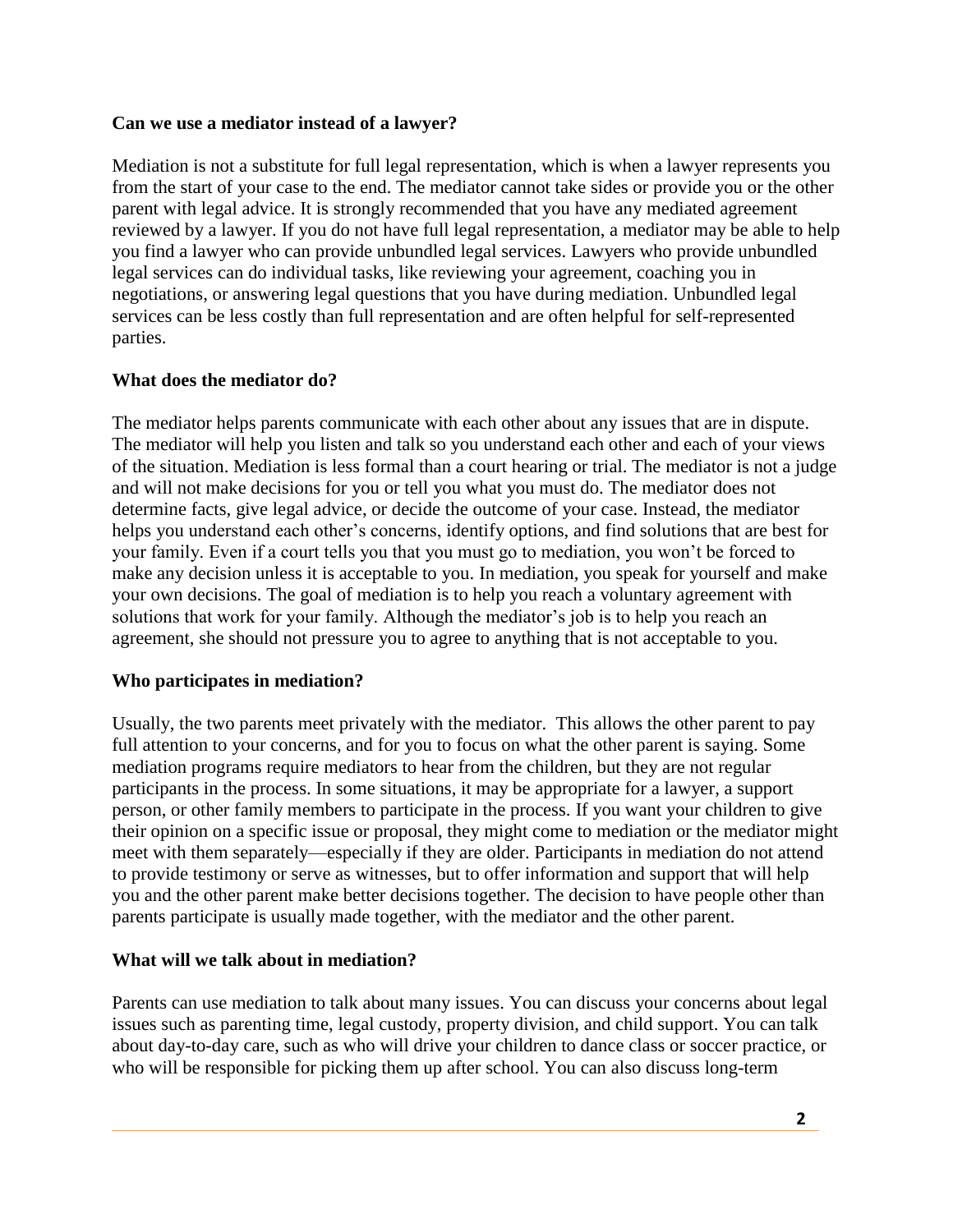arrangements for school, medical care, and summer vacation schedules. In general, mediation is a place where you can work out financial issues, how specific parenting decisions and responsibilities will be handled, and other details related to the care of your children.

#### **We were never married. Can we still use mediation?**

Whether you are married to the other parent or not, family separation leads to big and small changes for parents and children. You will need to make plans for your children, and if you lived together you may need to divide property and sort out financial issues. Mediation can help whether you were married or not.

#### **What if we are very angry with each other and have trouble talking?**

Family separation can often create great emotional stress. Changes can result in anger or fear, and naturally cause conflicts between family members. The way that you address these conflicts can affect the entire family's adjustment, especially the children's, for years to come. Mediators are trained to work with people who are upset, angry, fearful about the future, and expressing these strong emotions. Many parents find that even under these conditions, they can communicate with each other and make agreements in mediation that balance the interests of each family member and help everyone in the long run.

#### **Does the mediator tell anyone what we talk about?**

In most cases, what you say to the mediator is confidential, although there are exceptions to this in some programs. The mediator should be very clear about what information will and will not be shared. Court rules and some laws limit what the mediator can say to people outside the mediation. Other court rules or laws might require the mediator to give a report to the court. Even if mediation is confidential, there could be information that the mediator would have to report to a court or some other agency. For example, the mediator would have to disclose communications about or threats of violence or harm to children.

#### **Where do I find a family mediator? How much does mediation cost?**

Some family mediators are employed by a court or community mediation program. These programs may offer mediation for free or for a low cost. Some programs may offer mediation on a sliding-fee scale, where the amount you are charged is based on your income. If you are hiring a private mediator, there is usually an hourly fee. You should ask about the costs and how payment is expected to work before you agree to begin mediation. Some mediators will insist that the fee is shared equally by you and the other parent. Others may agree to different arrangements. Some will want a retainer-- payment in advance for a certain number of hours. Many mediators will have a detailed "Agreement to Mediate" that gives you all the details about your mediation. If the mediator does not give you an agreement that you can read before you start mediation, you should ask for one. Mediators have ethical standards just like doctors and lawyers; they are required to be very specific in making arrangements for mediation.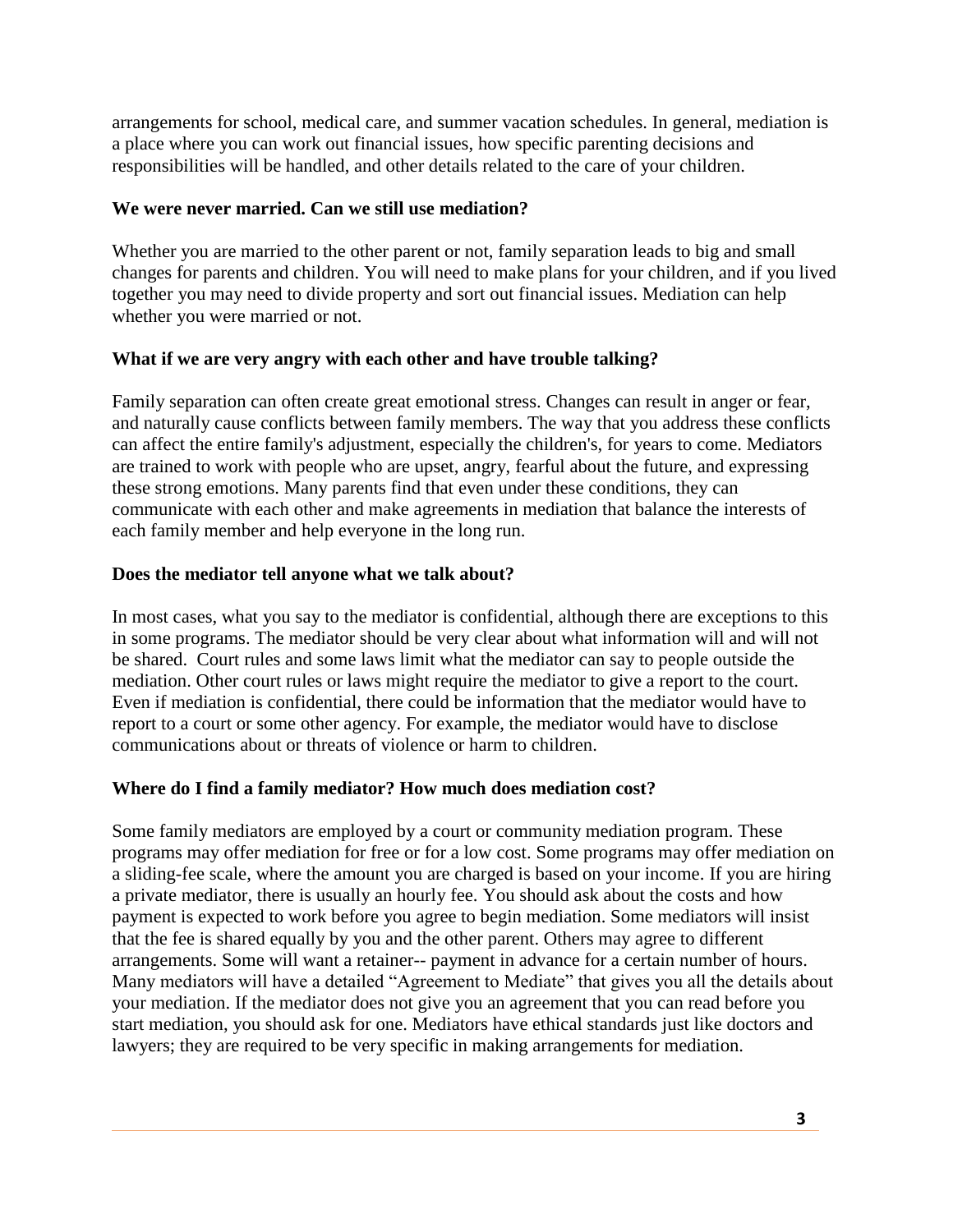#### **How long does mediation last?**

You will want to allow enough time for mediation. Mediation sessions are usually scheduled for 90-minutes to two hours. Most mediations will take two or three sessions, sometimes more. The number of sessions you need will depend on your situation and how well you are prepared to do the work required to reach agreement.

#### **When is mediation not a good choice for me?**

Mediation may not be the best choice for you if there are concerns about child abuse, mental illness, chemical dependency, or if the health or safety of one or both of you might be put at risk. If there has been a history of domestic violence or intimidation in your relationship, mediation may not be the best way to resolve your disputes. Mediation may not be right for you if do not feel comfortable disagreeing with the other party, or if you do not feel safe coming to or leaving a mediation session alone. If any of these factors affect your situation, you should let the court and the mediator know before attending mediation. The mediation may be cancelled or modified in some way to make it more comfortable for you and your family. If you have any concerns about mediation, consult an attorney if you can or let the court-connected mediation service know – they can help determine the best way for you to proceed.

#### **How do I know if I should try mediation?**

There are many things to consider as you decide if mediation is the right process for you and your family:

- A mediator can help you identify and discuss issues related to your separation or divorce that you may not have thought about before, such as how to share parenting time in the summer, or who provides transportation. Although the mediator cannot provide legal advice, he or she can help you find information that is important for good decision making.
- Mediation can help you talk with the other parent about what you each need, and what your children need. This often helps you to reach creative, customized solutions that work for everyone.
- As parents you know what your children need better than anyone else, including a judge. That is why mediation is designed for parents to make decisions. When parents make an agreement in mediation, they are more likely to stick to it.
- In mediation, you can avoid some of the arguments that you may have in a court process by focusing on solutions rather than blaming one another. In some cases, mediation can help improve your long-term relationship with the other parent, and that will benefit your children.
- When you reach an agreement in mediation, it can be written up as a court order, which will have the same force as a decision by a judge.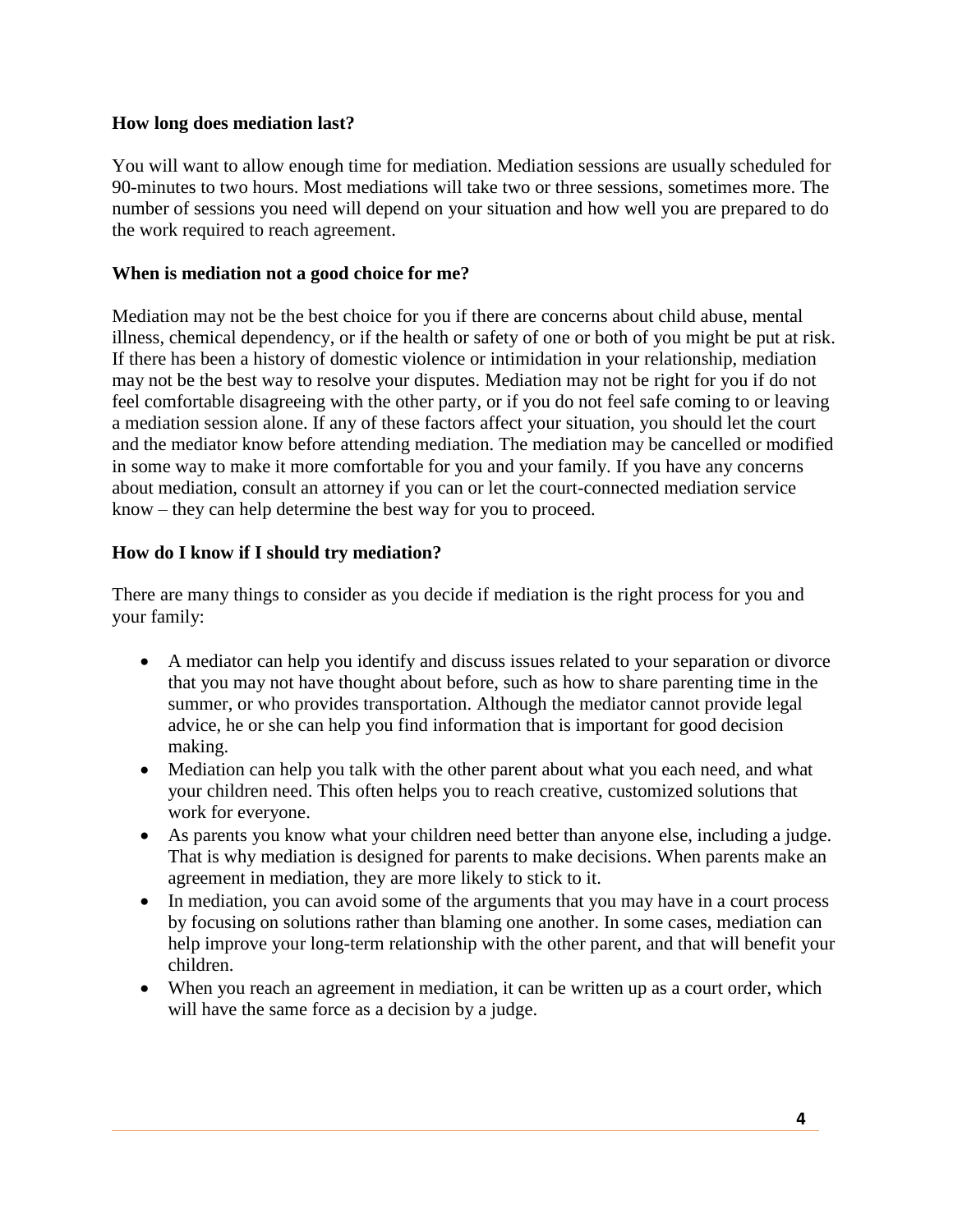#### **PREPARING FOR MEDIATION**

If you decide to mediate, it is important that you prepare for mediation, just as you would for a court hearing or trial. The following steps will help you organize your thoughts so you can come to mediation with good ideas for making plans and agreements that work for your family.

#### **Getting Legal Information and Assistance Before and During Mediation**

If you are going to mediation, you are likely to be involved in a court case. Therefore, the information that you need to help you make decisions can be different from state to state, and even court to court. You should take the time to see what information is available about your court, such as procedures, rules, and forms. Information may be available on the court website, or from clerk of court's office. Some courts have self-help centers that are designed to provide information to people who are self-represented.

It may be frustrating if the court or clerk of court employees will not give you advice or answer your legal questions. It is important to understand that they are not trying to be difficult. Employees of a court or clerk are not allowed to give legal advice. They can, however, direct you to the forms, rules, and laws that you might need for your preparation. Many states offer information about how to represent yourself in mediation and court cases. You can see a list of those states with links to the materials at: [http://www.ncsc.org/Topics/Access-and-Fairness/Self-](http://www.ncsc.org/Topics/Access-and-Fairness/Self-Representation/State-Links.aspx)[Representation/State-Links.aspx](http://www.ncsc.org/Topics/Access-and-Fairness/Self-Representation/State-Links.aspx)

In some places, there are free education programs or clinics that will help you review your information and make sure you know what you need to go forward with mediation. If you have a low income, you might qualify for a legal aid attorney to represent you.

If you are not eligible for free legal services, there may be attorneys who will help you for different parts of your case, rather than the whole case. This is a more affordable option called "unbundled legal services." Lawyers who provide unbundled legal services can perform many tasks, including coaching you on negotiations during the mediation process, reviewing a mediated agreement, and drafting paperwork to submit the agreement to court. You can decide and pay for only those services that you need. To find out about attorneys in your area who offer unbundled services, contact your local bar association or legal aid office. You can learn more about unbundled legal services in *[Unbundling Legal Services: A Guide for Consumers](http://www.afccnet.org/Portals/0/Center%20for%20Excellance/A%20Guide%20for%20Consumers.pdf?ver=2015-10-26-135032-000)*.

Remember, mediation may seem like it reduces your need for legal representation, but if you are involved in a legal process you should seriously consider talking to a lawyer to understand your rights and the legal consequences of agreements made during mediation.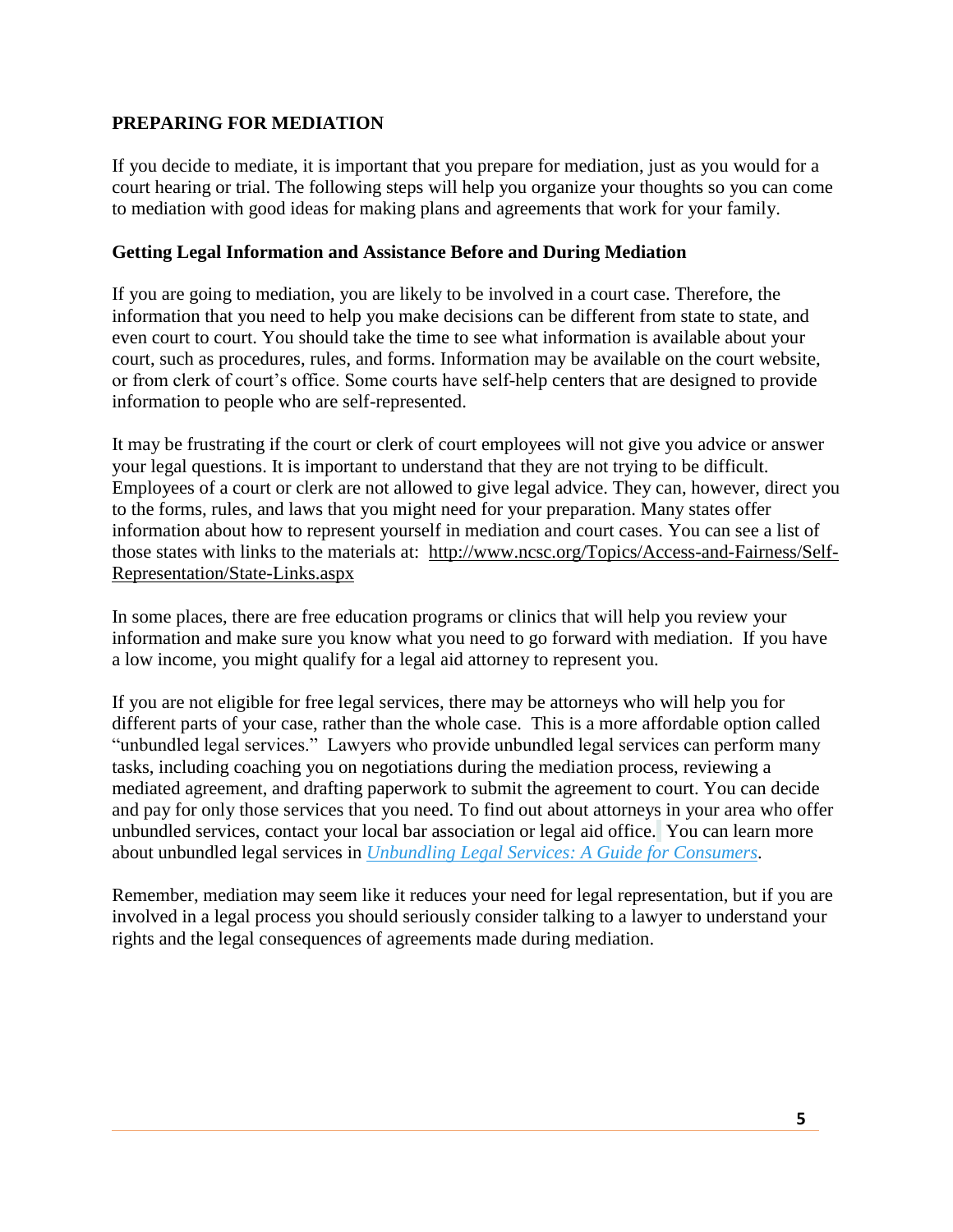#### **Get in the Right Mindset to Mediate**

Approach mediation with an open mind. Make sure you are willing to listen to both the mediator and the other parent. Mediation is not the time to hash out old fights about what went wrong in the relationship. If you can be open to the other parent's ideas, they are more likely to be open to your ideas. Then, you can brainstorm options together until you have solutions that work for everyone, especially your children.

Make a commitment to yourself to keep your temper in check and watch what you say. Harsh words and accusations directed at the other parent will likely make the situation worse and reduce the chances of coming to an agreement.

Remain flexible. Try to avoid going to mediation with a single outcome in mind. If you think there is only one plan or solution that will work, it will be difficult to be creative or to compromise and reach any agreements. Remember, the other parent has to agree to any solution too. Instead, think about what is most important to you and where you might be more flexible.

#### **CONSIDERATIONS FOR YOUR PARENTING PLAN**

One of the most important outcomes of family mediation is a workable parenting plan. When you think about mediating a parenting plan for your children, there are many important things for you to consider.

In mediation, you will discuss and try to resolve issues related to the care and support of your children. For example, you and the other parent will need to decide how you will make major decisions about the children. These can include:

- choice of school and educational services
- medical treatment
- religious upbringing

You will want to consider your children's ages, personalities, experiences, and abilities. Every child is different. Adjust your plan to your children, *not* your children to your plan. Many courts have forms with parenting time schedules that are specific to different children's ages and needs. You should work toward a plan that sets out your parenting time and provides your children with a sense of security and a reliable routine.

You should also discuss what your parenting plan will say about how to make day-to-day and emergency decisions. These decisions are usually made by the parent who is with the children at the time, but it is something you may wish to discuss. You will want to make a plan that meets your children's basic needs for: protection, guidance, a healthy diet, exercise, educational and emotional support, social connection to friends, and good medical care. You and the other parent may agree to make these decisions jointly, have them made by one parent, or divide different decisions between you.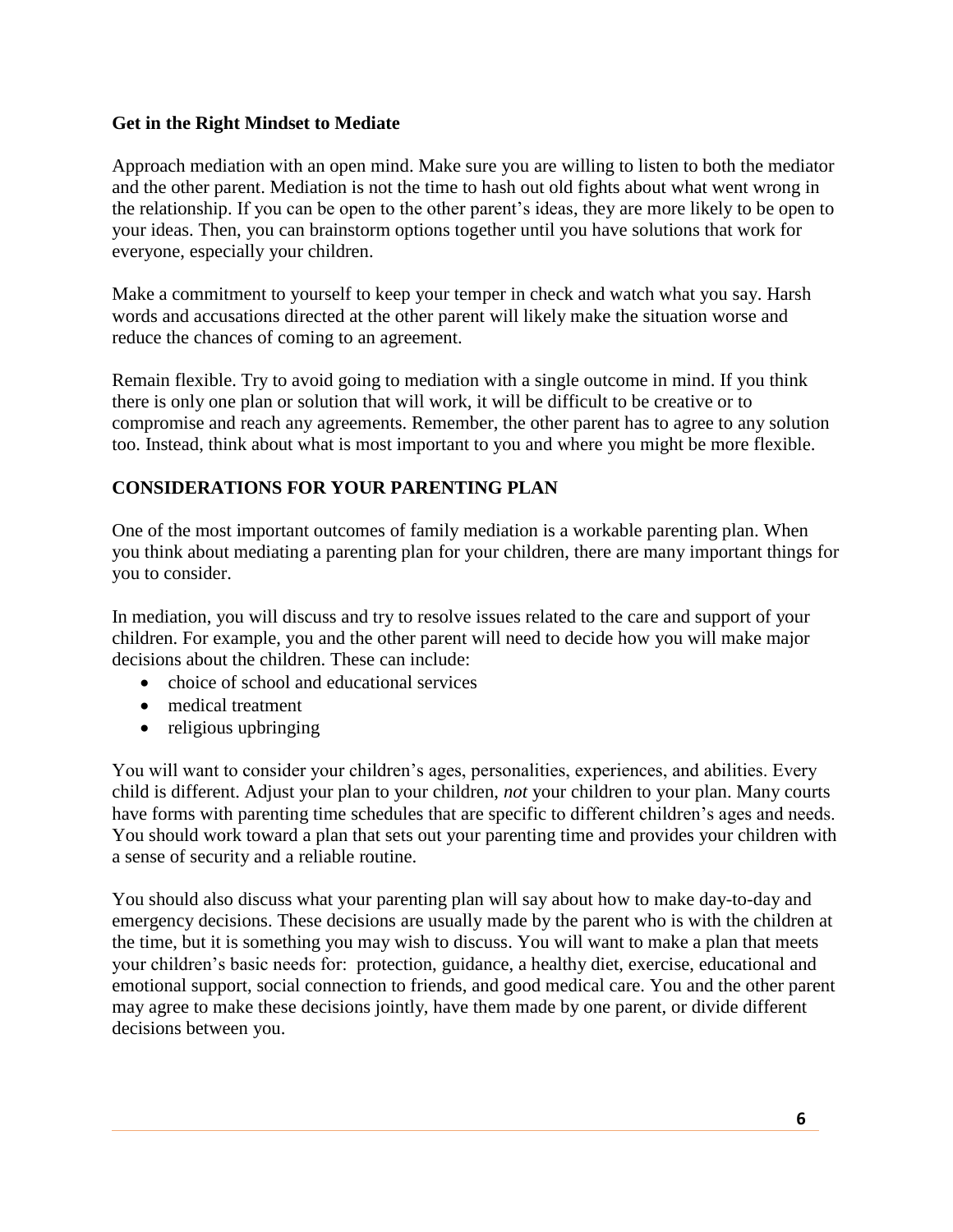It is important that in mediation you work toward a detailed plan that will work for you over time. You will want to discuss ways to handle the children's activities, schoolwork, vacations, and holidays.

You should also consider a plan for communication, and a plan for resolving any future disagreements between you.

As your children grow you may need to change the plan you developed in mediation. There are also likely to be new issues that come up if a parent wants to move or changes employment. Although you cannot plan for everything, it is worth thinking about how your plan will work in the future if circumstances should change.

#### **FINANCIAL ISSUES**

Most separating and divorcing parents must deal with financial issues. Mediation may be helpful with money issues as well as parenting issues. Courts and self-help centers usually have forms and worksheets to help you provide information about your finances. Some court mediation programs may require you to mediate financial issues and others may only mediate issues related to parenting time and legal custody. Private mediators will usually mediate both parenting and financial issues.

There are many financial issues for you and the other parent to decide, including:

- Child support and other children's expenses, such as health insurance, medical expenses, childcare, clothing, and other expenses for children's activities
- Tax deductions and life insurance beneficiaries
- School and college expenses
- Spousal support and expenses, health insurance, life insurance, pension plans, housing expenses, legal expenses and court costs
- Distribution of property. Many items are considered property:
	- o Your home if you own it (mortgage, utilities, taxes, and insurance)
	- o Cars and/or other vehicles (payments, insurance, expenses)
	- o Personal property, such as home furnishings and appliances
	- o Other assets, including savings and checking accounts, investments, life insurance, tax refunds
	- o Debts (credit card, consumer loans, personal loans, taxes due)
	- o Miscellaneous items (bankruptcy, family business, inheritances)

These and many more details will need to be discussed in mediation. You can make a list before mediation and work with the mediator make sure you have developed a complete list of items to discuss and resolve.